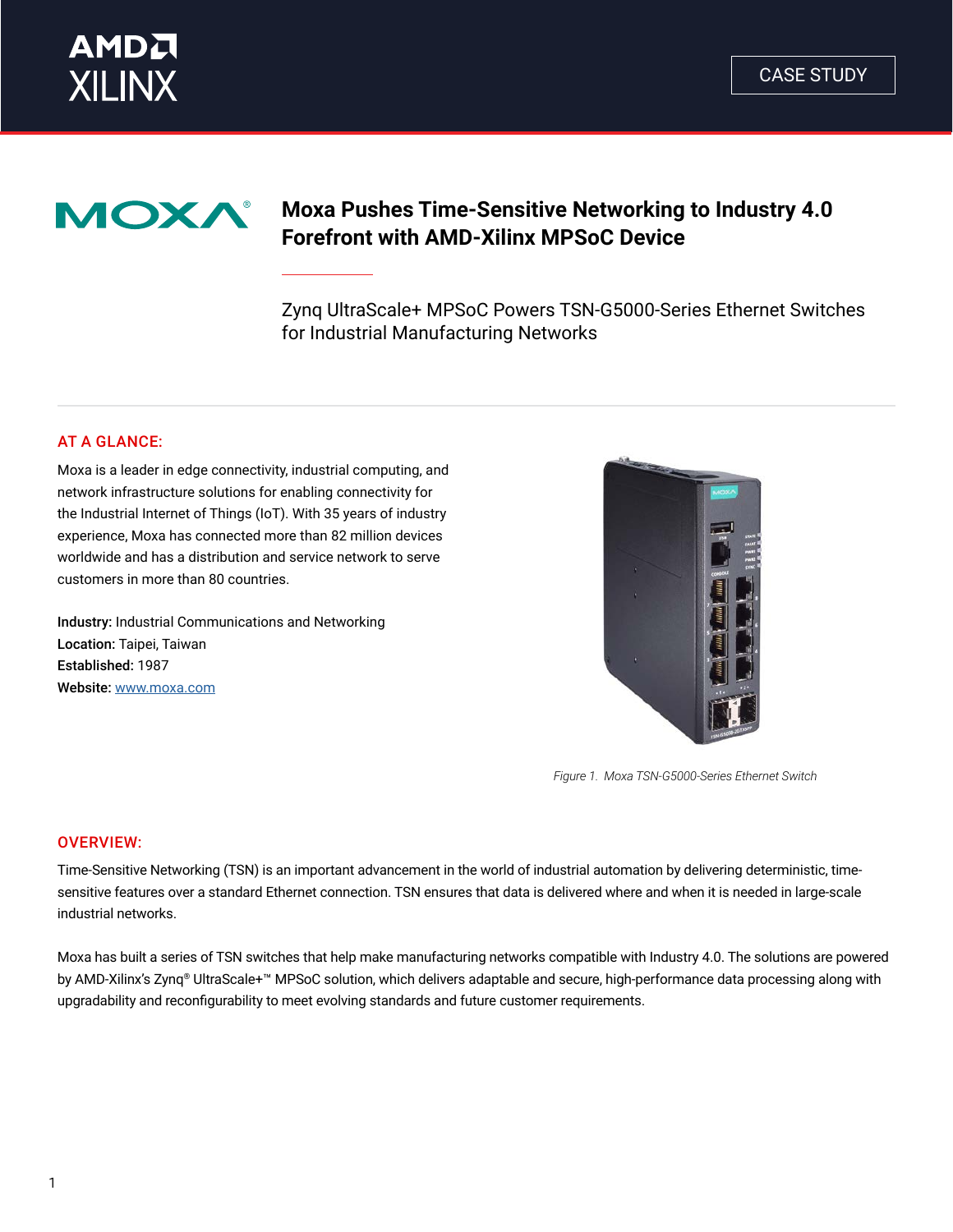### CHALLENGE:

Several years ago, Moxa realized that TSN was evolving into the primary standard for converged factory networks. The company was looking to accelerate the development of TSN technology in order to design a truly unified network solution for industrial automation.

The goal was to build a family of TSN-capable, full Gigabit-managed Ethernet switches that could power real-time, machine-to-machine communications for such applications as smart factories, railroads, smart grids, power generation, highway systems, the oil and gas industry, and mining.

The solution would be designed to solve a variety of design challenges, including time-to-market, integration of compute resources, security, latency, and programmability to keep up with standards evolution.

#### SOLUTION:

Moxa's TSN-G5004 and TSN-G5008-series switches are built to make manufacturing networks compatible with Industry 4.0. They come with either 4GbE or 8GbE ports and up to two fiber-optic ports and are managed by a web-based GUI for easy device configuration and maintenance. Each comes with built-in security features, based on the IEC 62443 standard. The switches are ideal for upgrading an existing network to Gigabit speeds, or for building a full-Gigabit platform for future high-bandwidth needs, and they are designed to support real-time communications using TSN technology.

The AMD-Xilinx Zynq UltraScale+ MPSoC device at the heart of the system provides 64-bit processor scalability while combining realtime control with soft and hard engines for graphics, video, waveform, and packet processing. Built on a common real-time processor and programmable logic equipped platform, the device is offered in distinct variants including dual-application processor (CG) devices and quad-application processor GPU (EG) devices, creating unlimited possibilities for a wide array of applications, including industrial IoT.



*Figure 2. Moxa's TSN-G5000-Series Ethernet Switch is accessed through a simple, responsive web design, and dashboard-style graphical user interface for monitoring and managing system performance.*